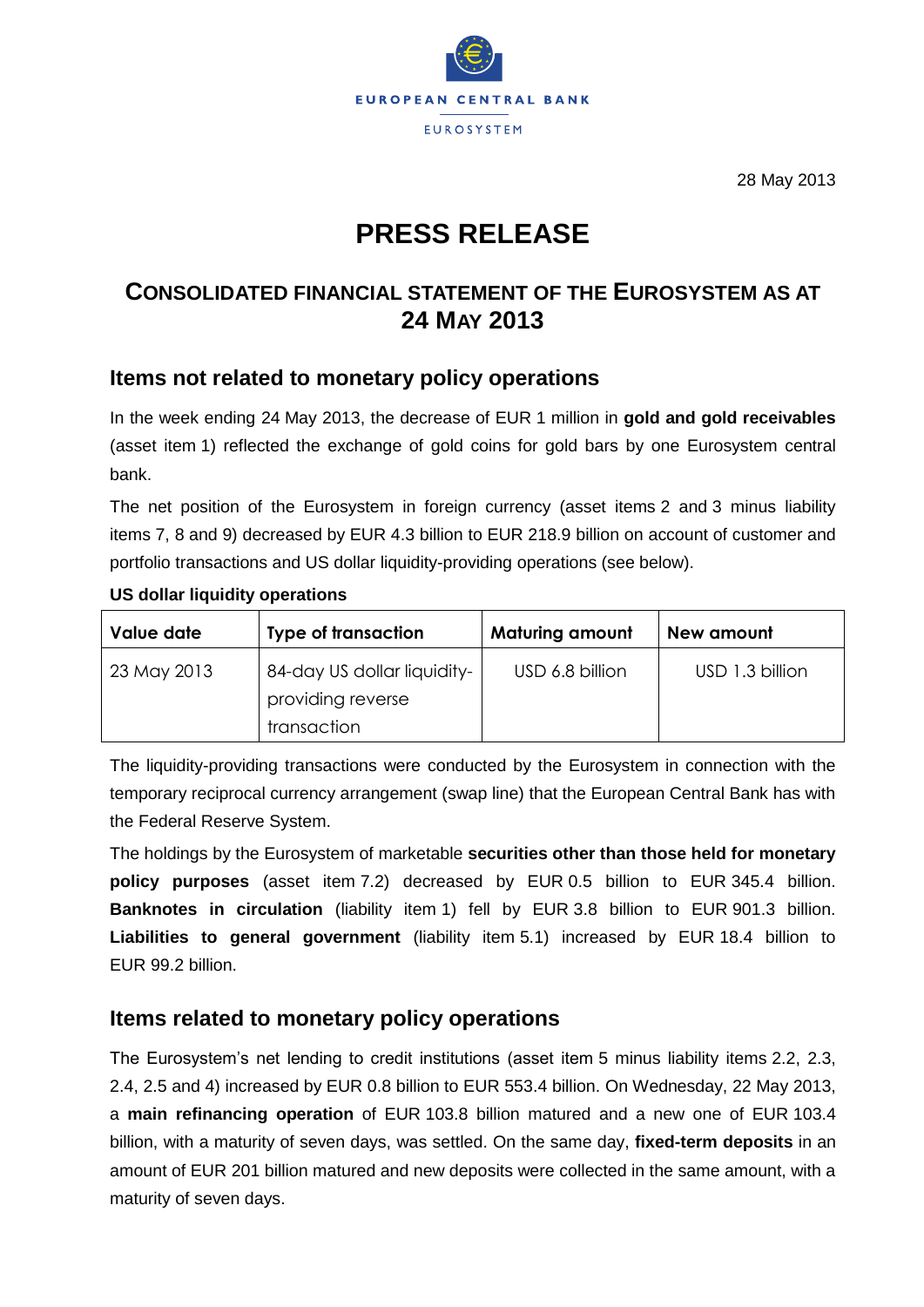During the week, EUR 1.1 billion of **longer-term refinancing operations** was repaid before maturity.

Recourse to the **marginal lending facility** (asset item 5.5) was EUR 0.5 billion (compared with EUR 0.1 billion in the preceding week), while recourse to the **deposit facility** (liability item 2.2) was EUR 81 billion (compared with EUR 83 billion in the preceding week).

The holdings by the Eurosystem of **securities held for monetary policy purposes** (asset item 7.1) decreased by EUR 4.1 billion to EUR 259.2 billion. This decrease was due to the redemption of securities under the Securities Markets Programme. Therefore, in the week ending 24 May 2013 the value of accumulated purchases under the Securities Markets Programme amounted to EUR 196.9 billion, while the values of the portfolios held under the first and second covered bond purchase programmes totalled EUR 46.1 billion and EUR 16.1 billion respectively. All three portfolios are accounted for on a held-to-maturity basis.

## **Current accounts of euro area credit institutions**

As a result of all transactions, the **current account** position of credit institutions with the Eurosystem (liability item 2.1) decreased by EUR 24.9 billion to EUR 294.6 billion.

#### **European Central Bank**

Directorate General Communications and Language Services, Press and Information Division Kaiserstrasse 29, D-60311 Frankfurt am Main Tel.: +49 69 1344 7455, Fax: +49 69 1344 7404 Internet: http://www.ecb.europa.eu **Reproduction is permitted provided that the source is acknowledged.**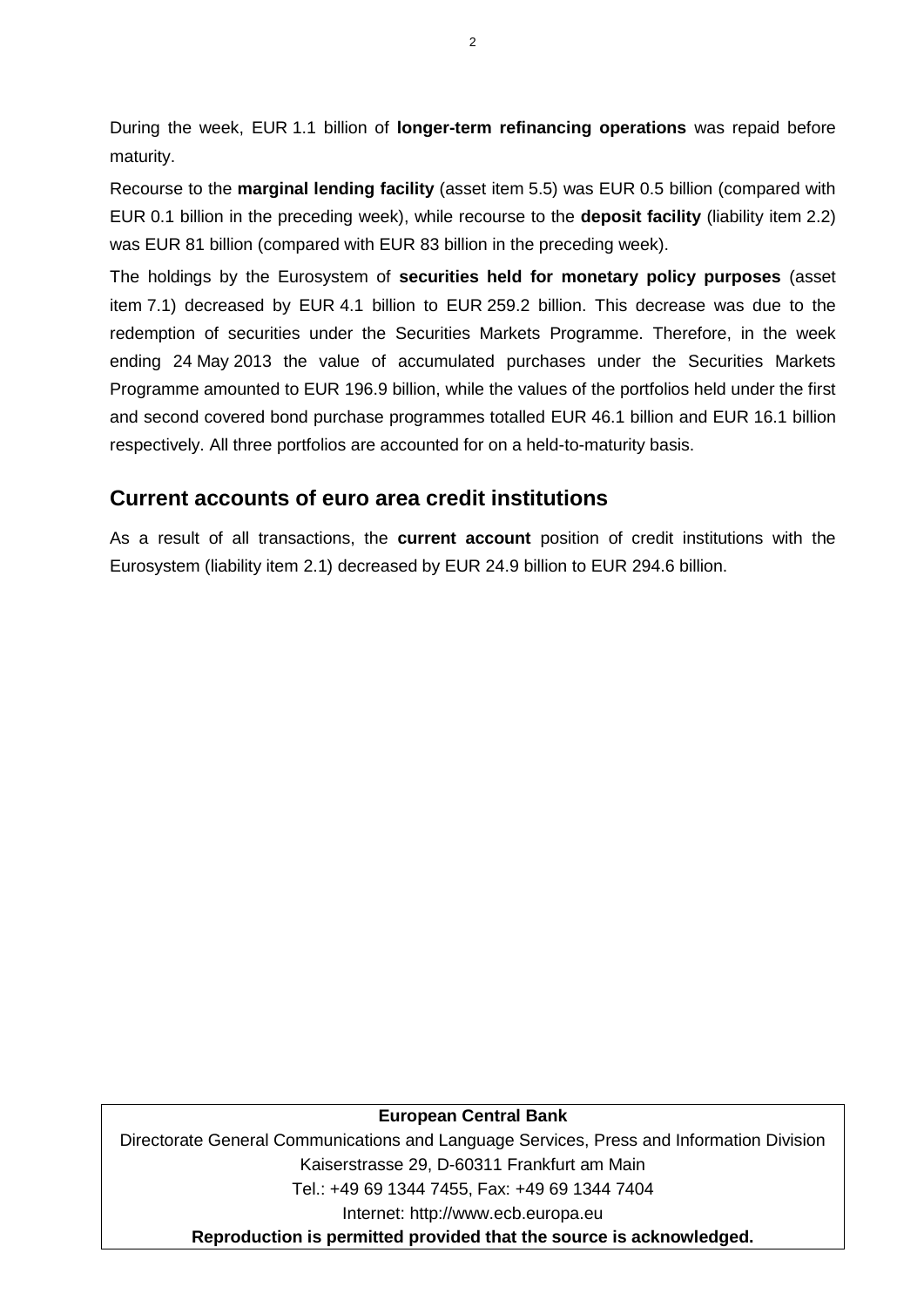

### **Consolidated financial statement of the Eurosystem - 28/05/2013**

| <b>Assets (EUR millions)</b>                                                                    | <b>Balance</b><br><b>Difference</b><br>compared<br>with last<br>week due to<br>transactions |                | Liabilities (EUR millions)                                                   |                                                                             | <b>Balance</b> | <b>Difference</b><br>compared<br>with last<br>week due to<br>transactions |  |
|-------------------------------------------------------------------------------------------------|---------------------------------------------------------------------------------------------|----------------|------------------------------------------------------------------------------|-----------------------------------------------------------------------------|----------------|---------------------------------------------------------------------------|--|
| 1 Gold and gold receivables                                                                     | 435,316                                                                                     | $-1$           |                                                                              | 1 Banknotes in circulation                                                  | 901,350        | $-3,847$                                                                  |  |
| 2 Claims on non-euro area residents<br>denominated in foreign currency                          | 253,969                                                                                     | 286            | 2 Liabilities to euro area credit<br>institutions related to monetary policy |                                                                             | 576,683        | -26,867                                                                   |  |
| 2.1 Receivables from the IMF                                                                    | 86.440                                                                                      | $-18$          | operations denominated in euro                                               |                                                                             |                |                                                                           |  |
| 2.2 Balances with banks and security<br>investments, external loans and other                   | 167,529                                                                                     | 304            | 2.1                                                                          | Current accounts (covering the<br>minimum reserve system)                   | 294,646        | $-24,858$                                                                 |  |
| external assets                                                                                 |                                                                                             |                | 2.2                                                                          | Deposit facility                                                            | 81,037         | $-2,002$                                                                  |  |
|                                                                                                 |                                                                                             |                | 2.3                                                                          | Fixed-term deposits                                                         | 201,000        | 0                                                                         |  |
| 3 Claims on euro area residents                                                                 | 28,623                                                                                      | $-6,843$       | 2.4                                                                          | Fine-tuning reverse operations                                              | 0              | 0                                                                         |  |
| denominated in foreign currency                                                                 |                                                                                             |                | 2.5                                                                          | Deposits related to margin calls                                            | 0              | $-7$                                                                      |  |
| 4 Claims on non-euro area residents<br>denominated in euro<br>4.1 Balances with banks, security | 21,731<br>21,731                                                                            | -818<br>$-818$ |                                                                              | 3 Other liabilities to euro area credit<br>institutions denominated in euro | 6,075          | 351                                                                       |  |
| investments and loans                                                                           |                                                                                             |                |                                                                              | 4 Debt certificates issued                                                  | 0              | $\mathbf 0$                                                               |  |
| 4.2 Claims arising from the credit facility<br>under ERM II                                     | 0                                                                                           | 0              | 5 Liabilities to other euro area residents<br>denominated in euro            |                                                                             | 128,093        | 21,537                                                                    |  |
| 5 Lending to euro area credit institutions                                                      | 835,423                                                                                     | $-1,185$       | 5.1                                                                          | General government                                                          | 99,205         | 18,402                                                                    |  |
| related to monetary policy operations                                                           |                                                                                             |                | 5.2                                                                          | Other liabilities                                                           | 28,888         | 3,135                                                                     |  |
| denominated in euro                                                                             |                                                                                             |                |                                                                              |                                                                             |                |                                                                           |  |
| Main refinancing operations<br>5.1                                                              | 103,399                                                                                     | $-445$         |                                                                              | 6 Liabilities to non-euro area residents                                    | 157,347        | $-5,917$                                                                  |  |
| 5.2 Longer-term refinancing operations                                                          | 731,518                                                                                     | $-1,124$       |                                                                              | denominated in euro                                                         |                |                                                                           |  |
| Fine-tuning reverse operations<br>5.3                                                           | 0                                                                                           | 0              |                                                                              |                                                                             |                |                                                                           |  |
| 5.4 Structural reverse operations                                                               | 0                                                                                           | 0              |                                                                              | 7 Liabilities to euro area residents                                        | 2,793          | $-1,408$                                                                  |  |
| 5.5 Marginal lending facility                                                                   | 506                                                                                         | 384            |                                                                              | denominated in foreign currency                                             |                |                                                                           |  |
| 5.6 Credits related to margin calls                                                             | 0                                                                                           | 0              |                                                                              |                                                                             |                |                                                                           |  |
| 6 Other claims on euro area credit                                                              | 95,981                                                                                      | -577           | 8 Liabilities to non-euro area residents<br>denominated in foreign currency  |                                                                             | 5,723          | -802                                                                      |  |
| institutions denominated in euro                                                                |                                                                                             |                | 8.1                                                                          | Deposits, balances and other<br>liabilities                                 | 5,723          | -802                                                                      |  |
| 7 Securities of euro area residents                                                             | 604,520                                                                                     | -4,591         | 8.2                                                                          | Liabilities arising from the credit                                         | 0              | 0                                                                         |  |
| denominated in euro                                                                             |                                                                                             |                |                                                                              | facility under ERM II                                                       |                |                                                                           |  |
| 7.1 Securities held for monetary policy<br>purposes                                             | 259,154                                                                                     | $-4,068$       |                                                                              | Totals/sub-totals may not add up, due to rounding                           |                |                                                                           |  |
| Totals/sub-totals may not add up, due to rounding                                               |                                                                                             |                |                                                                              |                                                                             |                |                                                                           |  |